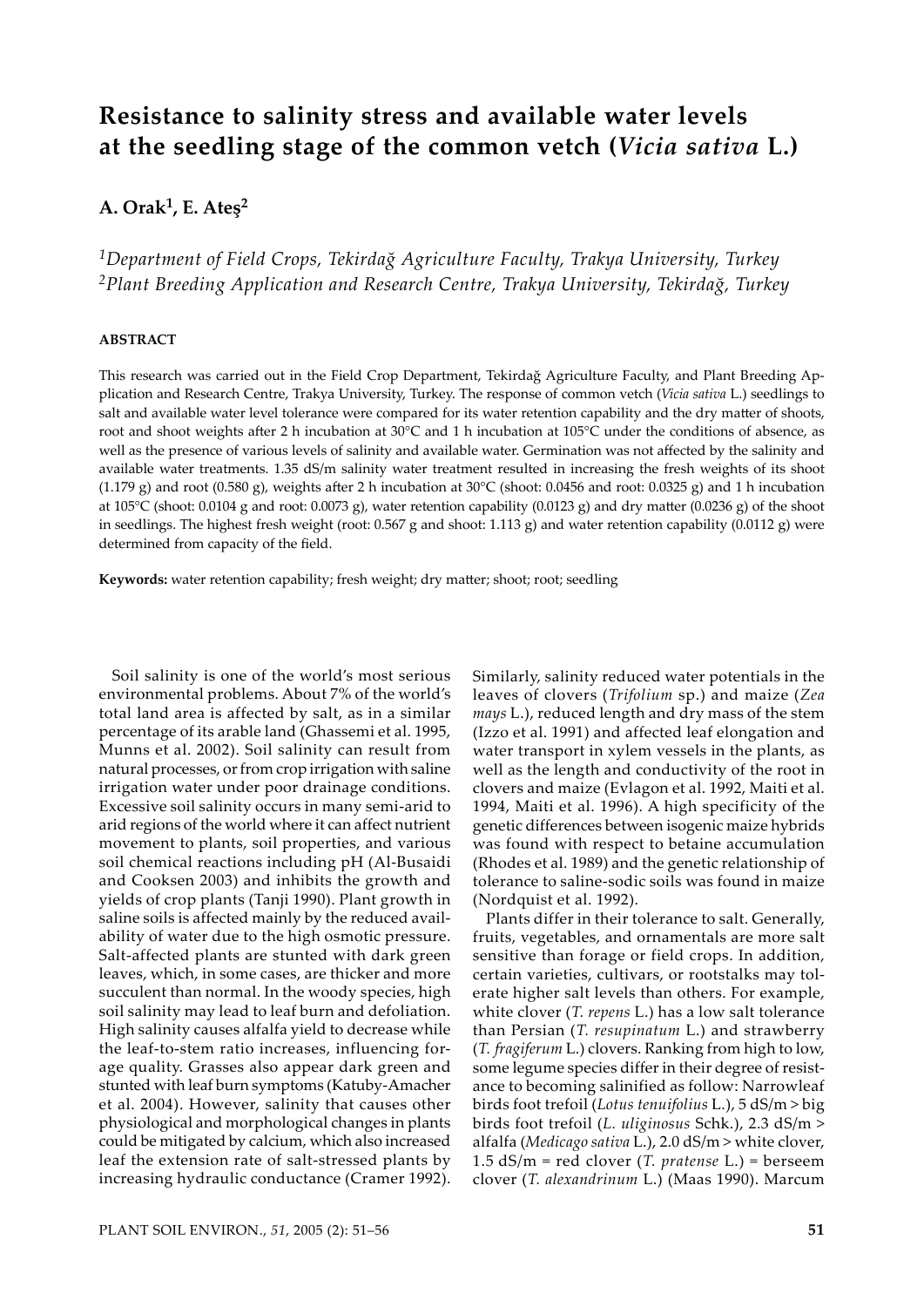et al. (1997) investigated the tolerance of some grasses to salinity. The more salt tolerant grasses had a greater rooting depth and a greater total root dry weight under salinity stress. They defined salt tolerant grasses; and the osmotic potential was controlled, more than in susceptible plants. The growth stage of the plant is very important when considering salt tolerances. Plants are more sensitive to high salinity during germination and in the seedling stages, immediately after transplanting, and when subject to other (e.g., disease, insect, nutrient) stresses (Sağlam 1993, Bischoff and Werner 2004, Katuby-Amacher et al. 2004). But information on seedling resistance in the common vetch (*Vicia sativa* L.) and other vetch species to salinity is not available (Bugg 1995).

Although from the agronomy stand point, the most important trait is seed and hay production, the variability in seedling properties of common vetch cultivars submitted to salinity reflect their adaptation at the early crop establishment phase and their potentials of yields. Therefore, the objective of this study was to determine the resistance of the common vetch to salinity and different water quantities at the seedling stage, particularly for use in improving crop establishment in the arid and semiarid regions of Turkey (Açıkgöz and Tekeli 1980, Tuna and Orak 2002).

## **MATERIAL AND METHODS**

The material of the common vetch (cv. Orakefe) was provided by the Department of Field Crops,

Table 1. Root and shoot fresh weights of seedlings

Tekirdağ Agriculture Faculty, Trakya University in Turkey. This is obtained with a cultivar proposed for adaptation in semiarid regions. In this experiment, the common vetch was evaluated for seedling resistance in three salinity stress (control, 1.35 dS/m and 2.70 dS/m) and four available water levels (25%, 50%, 75% and field capacity), adopting a randomized completely in a block design in three replications for each treatment (Turan 1995). Five seeds were sown in pots (13.5 cm high and 7.6 cm in diameter) with a bottom drainage hole in xeralf (Cangir and Boyraz 2001) at 3 cm depth. Each pot contained 350 g xeralf. The permanent wilting point was measured on xeralf samples (350 g) passing through a 2 mm sieve, saturated for 24 hours, and then equilibrated for 72 to 96 hours at 1500 kPa on a pressure-plate apparatus. The available water capacity (AWC) was calculated from AWC = FC – PWP. Where AWC is the available water capacity, FC is field capacity and PWP is the permanent wilting point (Özdemir et al. 2000, Arin and Kiyak 2003). After sowing, the pots were irrigated with top water (0 dS/m, 1.35 dS/m and 2.70 dS/m salinity water) to FC. Two concentrations of NaCl (MERCK) namely, 864 ppm and 1728 ppm were used for 1.35 dS/m, 2.70 dS/m salinity water. After FC, by means of the mentioned methods above, pots were weighed (seeds and pot weights to eliminate any replications) until determining PWP. AWC was maintained by weighing each pot every day and applying the required amount of water (water solution did not include plant nutrient elements or salt). Germination was not affected by the salinity and the available water treatments. Four

| Salinity    | Shoot $(g)$ |       |       |                   | Root $(g)$ |       |       |                   |
|-------------|-------------|-------|-------|-------------------|------------|-------|-------|-------------------|
|             | 25%         | 50%   | 75%   | field<br>capacity | 25%        | 50%   | 75%   | field<br>capacity |
| 0 dS/m      | 0.542       | 0.814 | 1.139 | 1.396             | 0.320      | 0.380 | 0.570 | 0.540             |
| $1.35$ dS/m | 1.159       | 1.341 | 1.011 | 1.205             | 0.458      | 0.680 | 0.390 | 0.790             |
| $2.70$ dS/m | 0.603       | 0.744 | 0.921 | 0.737             | 0.310      | 0.360 | 0.460 | 0.370             |

Table 2. Root and shoot weights after 2 h incubation at 30°C of seedlings

| Salinity    | Shoot $(g)$ |        |        |                   | Root $(g)$ |        |        |                   |
|-------------|-------------|--------|--------|-------------------|------------|--------|--------|-------------------|
|             | 25%         | 50%    | 75%    | field<br>capacity | 25%        | 50%    | 75%    | field<br>capacity |
| 0 dS/m      | 0.0223      | 0.0263 | 0.0373 | 0.0457            | 0.0177     | 0.0166 | 0.0290 | 0.0330            |
| $1.35$ dS/m | 0.0463      | 0.0463 | 0.0400 | 0.0497            | 0.0290     | 0.0343 | 0.0313 | 0.0353            |
| $2.70$ dS/m | 0.0257      | 0.0363 | 0.0340 | 0.0257            | 0.0196     | 0.0233 | 0.0220 | 0.0200            |

*LSD* 5%, shoot (salinity = 0.00336, available water = 0.00176), root (salinity = 0.00193, available water = 0.00223)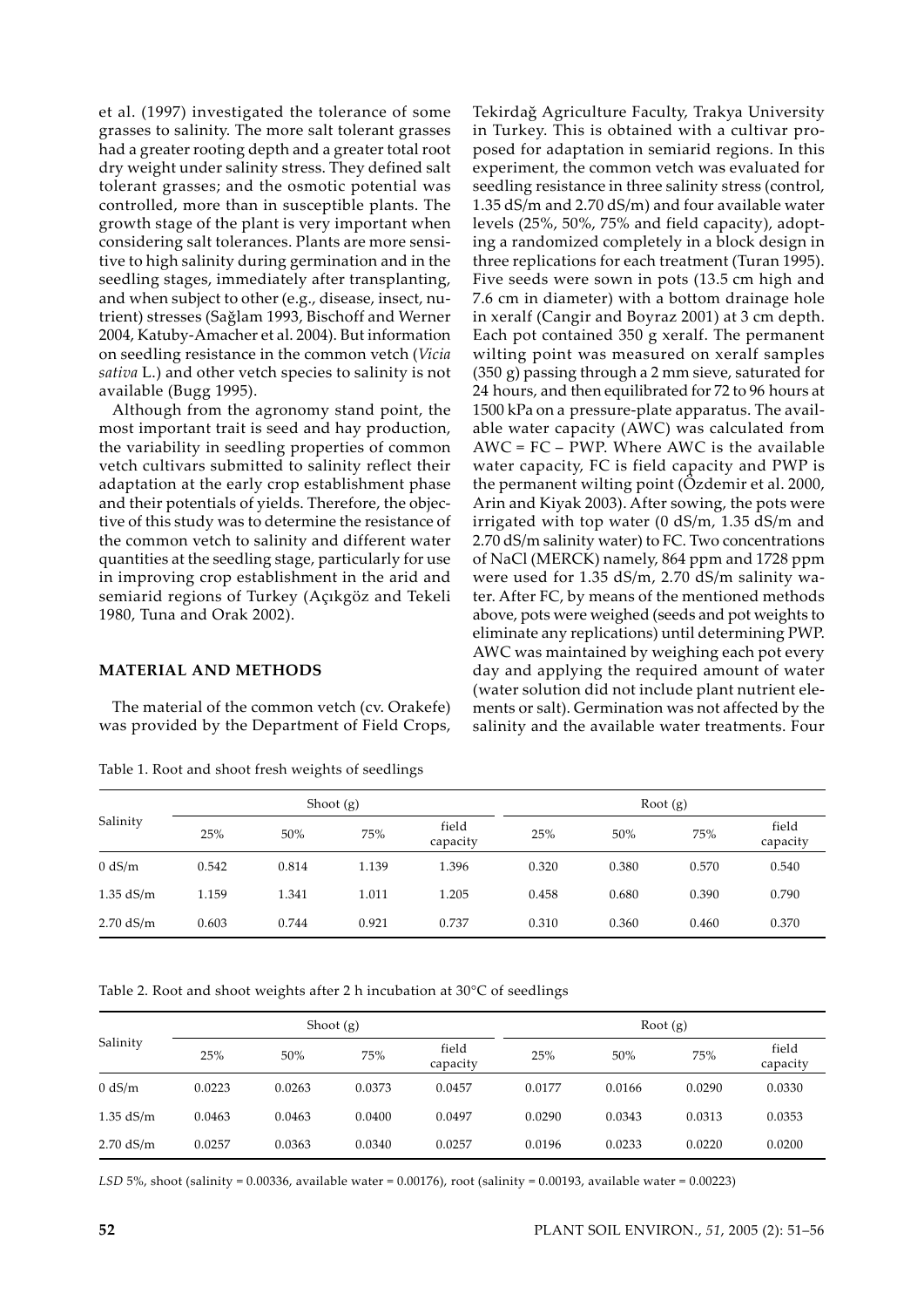Table 3. Root and shoot weights after 1 h incubation at 105°C of seedlings

| Salinity    | Shoot $(g)$ |        |        |                   | Root $(g)$ |        |        |                   |
|-------------|-------------|--------|--------|-------------------|------------|--------|--------|-------------------|
|             | 25%         | 50%    | 75%    | field<br>capacity | 25%        | 50%    | 75%    | field<br>capacity |
| 0 dS/m      | 0.0063      | 0.0073 | 0.0066 | 0.0056            | 0.0035     | 0.0033 | 0.0059 | 0.0063            |
| $1.35$ dS/m | 0.0116      | 0.0100 | 0.0090 | 0.0110            | 0.0066     | 0.0076 | 0.0068 | 0.0080            |
| $2.70$ dS/m | 0.0116      | 0.0076 | 0.0053 | 0.0073            | 0.0053     | 0.0065 | 0.0063 | 0.0051            |

*LSD* 5%, shoot (salinity =  $0.00142$ , available water =  $0.00164$ ), root (salinity =  $0.000191$ , available water =  $0.00098$ )

Table 4. The water retention capability () and dry matter of shoots

| Salinity    | The retention capability $(g)$ |        |        |                   | Dry matter $(g)$ |        |        |                   |  |
|-------------|--------------------------------|--------|--------|-------------------|------------------|--------|--------|-------------------|--|
|             | 25%                            | 50%    | 75%    | field<br>capacity | 25%              | 50%    | 75%    | field<br>capacity |  |
| 0 dS/m      | 0.0053                         | 0.0069 | 0.0060 | 0.0134            | 0.0126           | 0.0166 | 0.0126 | 0.0196            |  |
| $1.35$ dS/m | 0.0176                         | 0.0093 | 0.0080 | 0.0143            | 0.0293           | 0.0226 | 0.0170 | 0.0253            |  |
| $2.70$ dS/m | 0.0060                         | 0.0046 | 0.0046 | 0.0060            | 0.0176           | 0.0206 | 0.0090 | 0.0130            |  |

days after the emergence of all the seedlings, the seedlings were thinned to four in each pot (Maiti et al. 1996). Thirty days after emergence, the plants were removed from the pots, and the shoot and root were separated from the seeds (Misra and Dwivedi 2004). The shoot and root fresh weight (FW), after 2 h incubation at 30°C and after 1 h incubation at 105°C were determined. The water retention capability of the shoot was calculated using the following formula (Clarke 1986):

Retention capability  $(g) = (FW - DW)/DW$ 

Shoot samples were dried (one seedling was dried from each pot) at 78°C for 24 h, to determine dry matter (Ateş and Tekeli 2001). The results were analyzed using the TARİST software (Açıkgöz et al. 1994, Tekeli and Ates 2003).

#### **RESULTS AND DISCUSSION**

There were statistically significant  $(P < 0.05)$ differences among salinity stress and available water level treatments for fresh weights, retention capability, dry matter of shoots, weights after 2 h incubation at 30°C and 1 h incubation at 105°C. 1.35 dS/m salinity water treatment resulted in increasing the fresh weight, and weights after 2 h incubation at 30°C and 1 h incubation at 105°C, water retention capability and dry matter of seedlings as compared to their respective non-saline water values in common vetch seedlings at differ-



Figure 1. Effects of salinity and available water levels on shoot and root fresh weight in common vetch seedlings; \**P* < 0.05, FW – fresh weight, FC – field capacity

ent levels of salinity (Tables 1–4 and Figures 1–3). Arin and Kiyak (2003) stated that the fresh weight and seedling diameter was increased by stress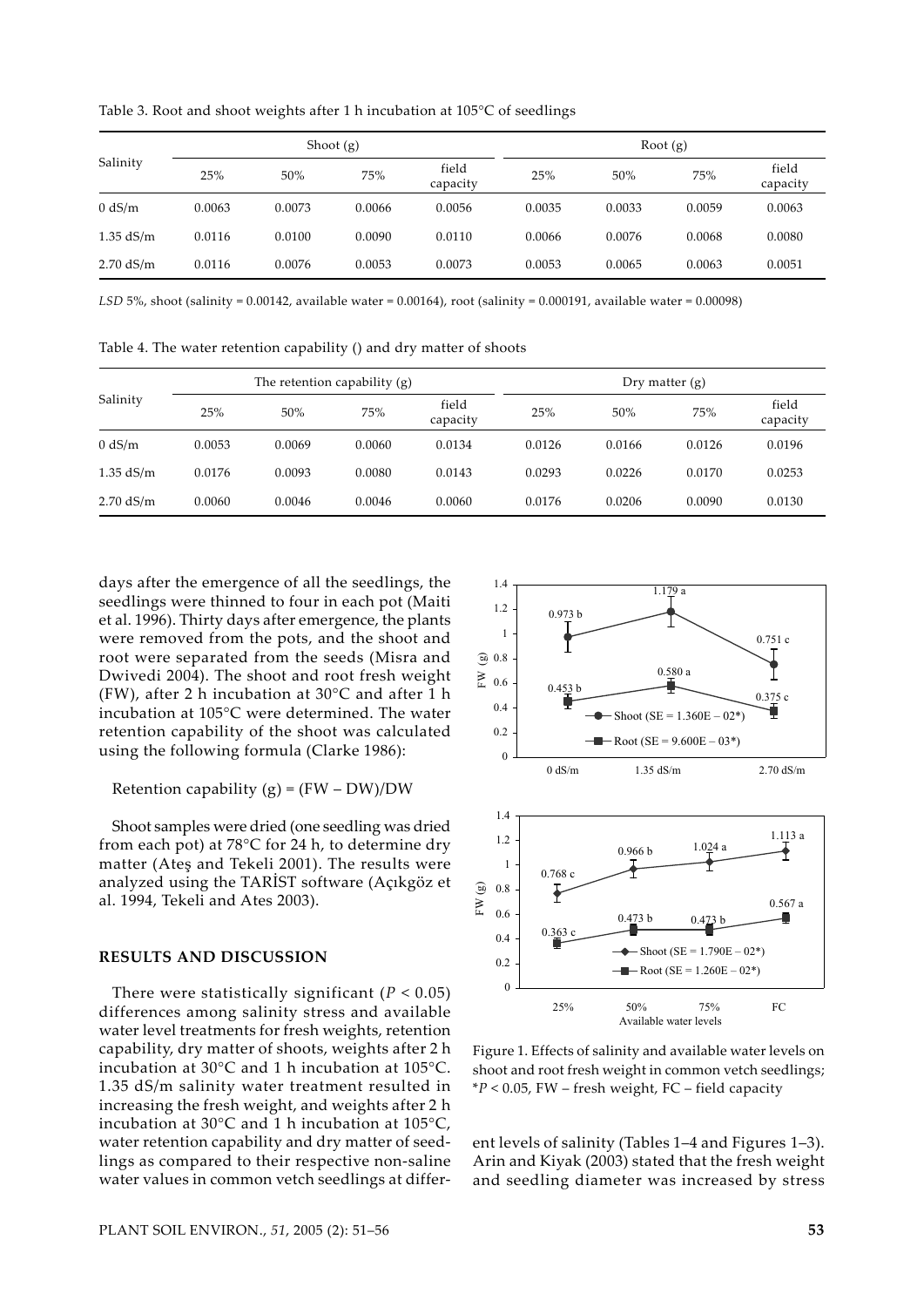



Figure 2. Effects of salinity and available water levels on water retention capability of shoots; \**P* < 0.05, FC – field capacity

Figure 3. Effects of salinity and available water levels on dry matter of shoots; \**P* < 0.05, FC– field capacity

conditions, but these results were in accordance with Misra and Dwivedi (2004). They reported that the fresh weight and dry weight in seedlings were decreased by salinity. Other values were similar to those designated by Maas (1990), Izzo et al*.* (1991), Evlagon et al*.* (1992), Maiti et al. (1994, 1996).

As can be seen in the Tables, the effect of available water levels on its characteristics were all significant (*P* < 0.05). The maximum fresh weight and water retention capabilities were determined from the field capacity (Tables 1, 4 and Figures 1, 2). In addition, the highest weights after 2 h incubation at 30°C were found to be in the 75% available water level and field capacity (Table 2). The 25% and 50% available water treatments resulted in increasing the shoot weight after 1 h incubation at 105°C in plants as compared to their respective 75% available water level and field capacity values (Table 3). The maximum root weights after 1 h of incubation at 105°C were obtained from field capacity with 75% and 50% available water treatments (Table 3). One of the important seedling vigor components in the shoots dry matter in seedling growth. The 75% available water treatment gave the lowest shoot dry matter; furthermore the other treatments gave the highest shoot dry matter (Table 4 and Figure 3). The results of our findings were similar to other researchers (Forbes and Watson 1992).

## **REFERENCES**

- Açıkgöz N., Akbaş M.E., Moghaddam A., Özcan K. (1994): Turkish data based statistics programmer for PC. 1<sup>st</sup> Turkey Field Crops Congress, Ege University Press: 264–267.
- Açıkgöz E., Tekeli A.S. (1980): Önemli Yembitkileri ve Tarımı. T.C. Tarım ve Orman Bakanlığı Ziraat İşleri Genel Müd. Yayınları: 20–21.
- Al-Busaidi A.S., Cooksen P. (2003): Salinity-pH relationships in calcareous soils. Agricultural and Marine Science, *8*: 41–46.
- Arin L., Kiyak Y. (2003): The effects of pre-sowing treatments on emergence and seedling growth of tomato seed (*L. esculentum* Mill.) under several stress conditions. Pakistan Journal of Biological Science, *6*: 990–994.
- Ateş A., Tekeli A.S. (2001): Comparison of yield and yield components wild and cultivated Persian clover (*T. resupinatum* L.). 4th Turkey Field Crops Congress, PAYMAŞ Press, Grassland and Forage Crops, *3*: 67–72.
- Bischoff J., Werner H. (2004): Salt salinity tolerance of common agricultural crops in South Dakota; Forages and grasses/grain and field crops. http://agbiopubs. sdstate.edu/articles/FS903.pdf.
- Bugg R.L. (1995): Cover crop biology: A minireview. Part I. Sustainable Agriculture Technical Reviews, *7*: 4.
- Cangir C., Boyraz D. (2001): Trakya'daki toprakların alt ordolarına göre yayılımı ve farklı yörelerdeki ilçelerin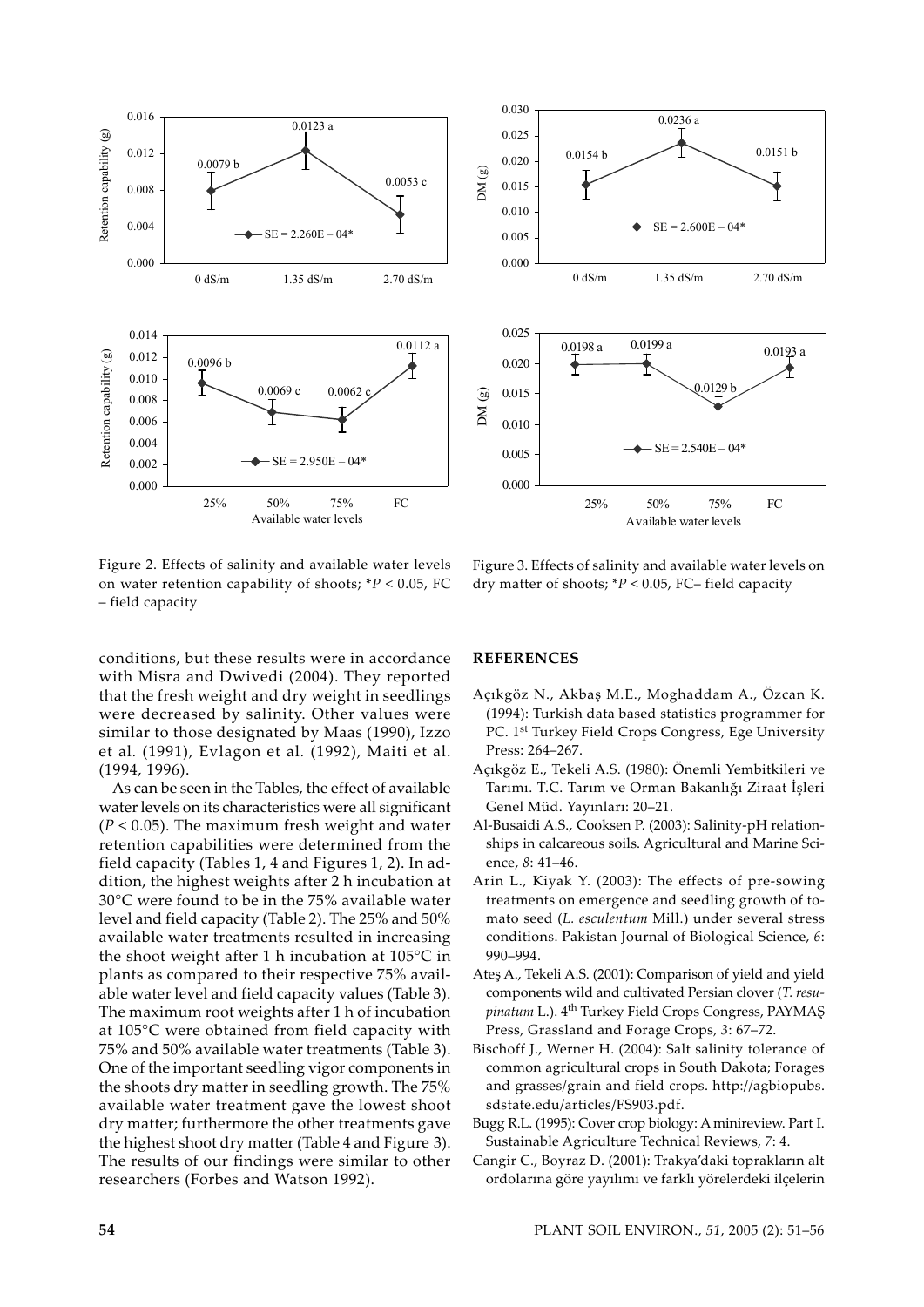arazi kullanım potansiyellerinin değerlendirilmesi. Proceedings of the Trakya Soil and Water Sources Symposium, Köy Hizmetleri Atatürk Araştırma Enstitüsü Müdürlüğü, Kırklareli.

- Clarke J.M. (1986): Effect of leaf rolling on leaf water loss in *Triticum* ssp. Canadian Journal of Plant Science, *66*: 885–891.
- Cramer G.R. (1992): Kinetics of maize leaf elongations. II. Responses of a Na-excluding cultivar and Na-including cultivar to varying Na/Ca salinities. Journal of Experimental Botany, *43*: 857–864.
- Evlagon D., Ravina I., Neumann P.M. (1992): Effects of salinity stress and calcium hydraulic conductivity and growth in maize (*Zea mays* L.) seedlings roots. Journal of Plant Nutrition, *15*: 795–803.
- Forbes J.C., Watson R.D. (1992): Plants in agriculture. London, Cambridge University Press: 32–60.
- Ghassemi F., Jakeman A.J., Nix H.A. (1995): Salinisation of land and water resources: Human causes, extent, management and case studies. UNSW Press, Sydney, Australia and CAB International, Wallingford, UK.
- Izzo R., Navari-Izzo F., Quartacci M.F. (1991): Growth and mineral absorption in maize seedlings as affected by increasing NaCl concentrations. Journal of Plant Nutrition, *14*: 687–699.
- Katuby-Amacher J., Koenig R., Kitchen B.K. (2004): Salinity and plant tolerance. http://extension.usu.edu/ publica/agpubs/salini.htm.
- Maas E.V. (1990): Crop salt tolerance. In: Tanji K.K. (ed): Agricultural salinity assessment and management. New York, ACSE Manuals and Reports on Engineering Practice, *71*: 262–304.
- Maiti R.K., Amaya L.E.D., Cardona S.I., Dimas A.M.O., DelaRosaIbarra M., Castillo H.D. (1996): Genotypic variability in maize cultivars (*Zea mays* L.) for resistance to drought and salinity at the seedling stage. Journal of Plant Physiology, *148*: 741–744.
- Maiti R.K., De La Rosa-Ibarra M., Sandoval N.D. (1994): Genotypic variability in glossy sorghum lines for resistance to drought, salinity and temperature stress at the seedling stage. Journal of Plant Physiology, *143*: 241–244.
- Marcum K.B., Marcic A.A., Kopec D.M. (1997): Tolerance of warm season and alternative turfgrasses to salinity. http://ag.arizona.edu/turf/index.htm.
- Misra N., Dwivedi U.N. (2004): Genotypic difference in salinity tolerance of green gram cultivars. Plant Science, *166*: 1135–1142.
- Munns R., Husain S., Rivelli A.R., James R.A., Condon A.G., Lindsay M.P., Lagudah E.S., Schachtman D.P., Hare R.A. (2002): Avenues for increasing salt tolerance of crops, and the role of physiologically based selection traits. Plant and Soil, *247*: 93–105.
- Nordquist P.T., Hergert G.W., Skates B.A., Compton W.A., Marwell J.P. (1992): Phenotypic expression of different maize hybrid genotypes grown on salinesodic soil. Journal of Plant Nutrition, *15*: 2137–2144.
- Özdemir N., Gülter C., Aşkın T. (2000): Determination of relations between some soil properties and some soil moisture constants using Path analysis. International Symposium on Desertification 2000, Konya, Soil Science Society of Turkey.
- Rhodes D., Rich P.J., Brunk D.G., Rhodes G.C., Pauly J.C.M.H., Hansen L.A. (1989): Development of two isogenic sweet corn hybrids differing for glycinebetaine content. Journal of Plant Physiology, *91*: 1112–1121.
- Sağlam M.T. (1993): Chemical properties of soil. In: Sağlam M.T., Bahtiyar M., Cangir C., Tok H.H. (eds.): Soil science. Istanbul, Anadolu Matbaa Tic. Koll. Şti. Press: 177–236.
- Tanji K.K. (1990): Agricultural salinity assessment and management. Irrigation and Drainage Division, American Society of Civil Engineers, NY, USA.
- Tekeli A.S., Ates E. (2003): Yield and its components in field pea (*Pisum arvense* L.) lines. Journal of Central European Agriculture, *4*: 313–318.
- Tuna C., Orak A. (2002): Yield and yield components of some important common vetch (*V. sativa* L.) genotypes. Bulgarian Journal of Agricultural Science, *8*: 215–218.
- Turan Z.M. (1995): Research and experimental methods. Uludağ University, Agricultural Faculty Press, No. 62, Bursa, Turkey.

Received on May 26, 2004

## **ABSTRAKT**

#### **Odolnost mladých rostlin vikve seté (***Vicia sativa* **L.) vůči stresu vyvolanému salinitou nebo nedostatkem vody**

Pokusy probíhaly v Oddělení polních plodin Zemědělské fakulty a v Aplikovaném a výzkumném středisku šlechtění rostlin Univerzity Trakya (Turecko). Byl sledován vliv různých hladin salinity a dostupnosti vody na růst, schopnost retence vody a hmotnost sušiny prýtů a kořenů po dvouhodinové inkubaci při 30°C a jednohodinové inkubaci při 105°C mladých rostlin vikve seté (*Vicia sativa* L.). Salinita ani omezení dostupnosti vody neovlivnilo klíčení. Salinita vody odpovídající 1,35 dS/m zvýšila svěží hmotnost prýtu (1,179 g) i kořene (0,580 g), jejich hmotnost po dvouhodinové inkubaci při 30°C (prýt: 0,0456 g, kořeny: 0,0325 g) i po jednohodinové inkubaci při 105°C (prýt: 0,0104 g,